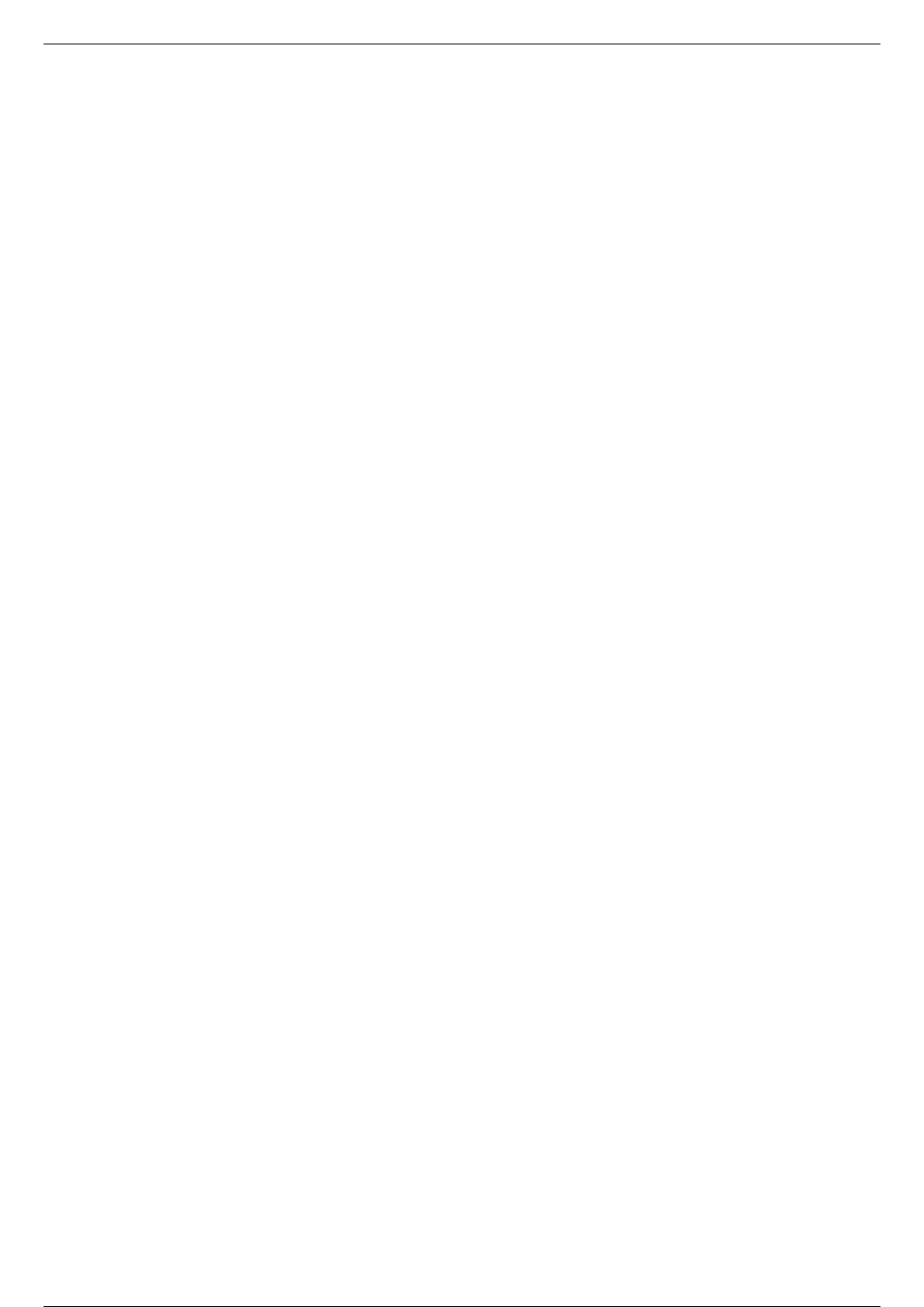

**- Advertisement -**

**F&S Produce introduces Green Giant Fresh Stir-Fry Kits, Little Green Sprout's Organic vegetables**